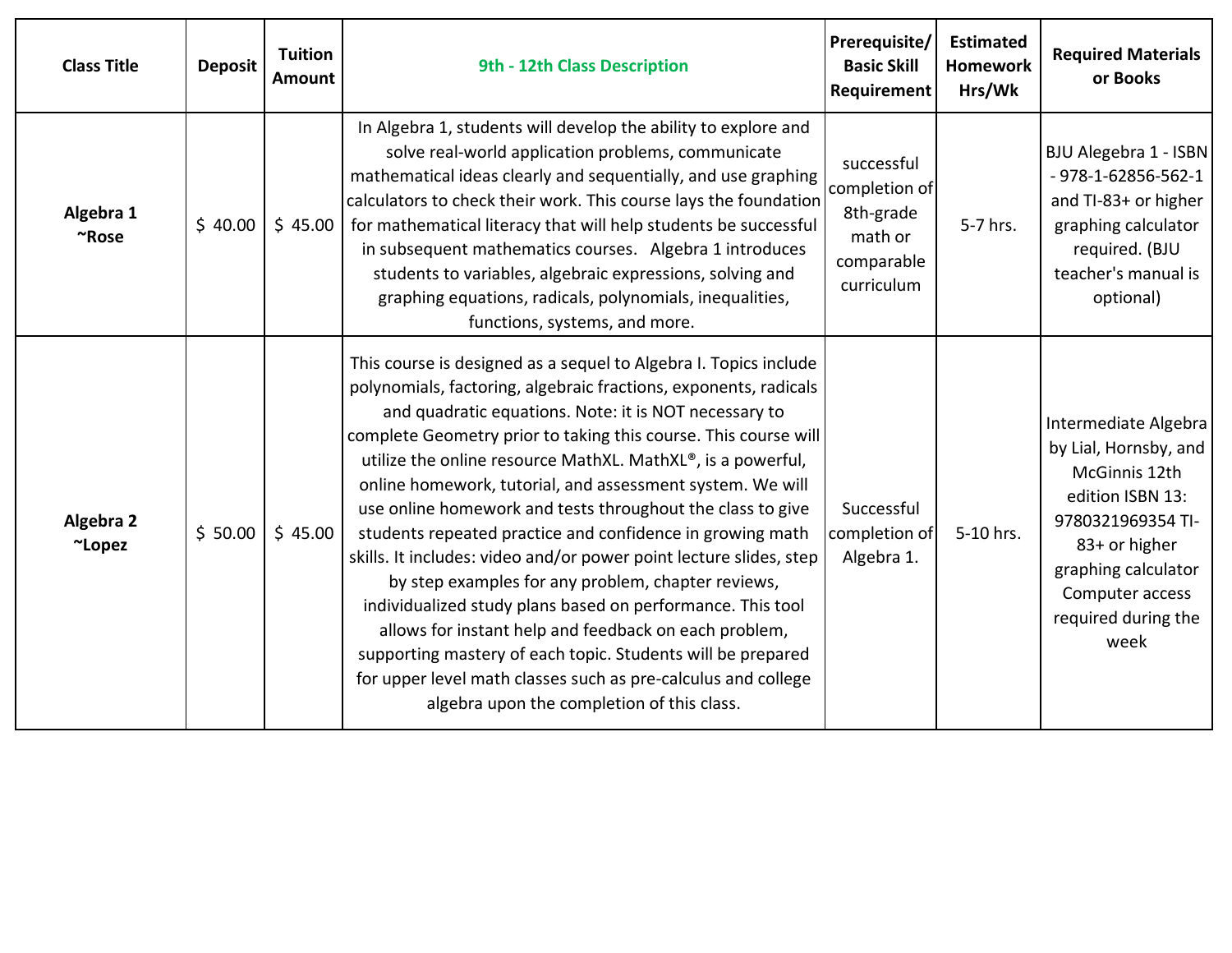| <b>American Arts &amp;</b><br><b>Crafts</b><br>$~\sim$ Farr                                | \$40.00 | \$45.00 | Come and join us for a class where history and art collide! Art<br>does not only imitate life, life often imitates art. In this hands-<br>on class, students will literally grasp what history is made of.<br>We will begin with Native American arts and history and end<br>with pop art from the 1960s-1970s. Each week students will<br>create arts and crafts that historical Americans actually did.<br>Class will begin with a short history presentation and continue<br>with correlating art and crafts projects. Each semester,<br>students will choose a subject from the semester's topics and<br>research to write one 4-page essay and present it.                                                                                                                                                                                                                                                                                                                                                                                                                                                                                                                                                                                                                                                                                            | None.                                                           | $1-2$ hrs. | Teacher will provide.                                                                                                                                                                                                                                                                      |
|--------------------------------------------------------------------------------------------|---------|---------|------------------------------------------------------------------------------------------------------------------------------------------------------------------------------------------------------------------------------------------------------------------------------------------------------------------------------------------------------------------------------------------------------------------------------------------------------------------------------------------------------------------------------------------------------------------------------------------------------------------------------------------------------------------------------------------------------------------------------------------------------------------------------------------------------------------------------------------------------------------------------------------------------------------------------------------------------------------------------------------------------------------------------------------------------------------------------------------------------------------------------------------------------------------------------------------------------------------------------------------------------------------------------------------------------------------------------------------------------------|-----------------------------------------------------------------|------------|--------------------------------------------------------------------------------------------------------------------------------------------------------------------------------------------------------------------------------------------------------------------------------------------|
| <b>American History &amp;</b><br><b>American Literature</b><br>1800s - Present<br>~Garrett | \$50.00 | \$45.00 | This high school class combines both American Literature and<br>American History into one class weaving them together to<br>better comprehend both subjects thoroughly. Students will<br>earn a full credit of American History and a full credit of<br>American Literature once they complete both years: Part 1 and<br>Part 2. Students are welcome to take the classes in any order.<br>Part 1 is not a prerequisite for Part 2. We'll use Notgrass<br>history curriculum for the core historical scope, then add<br>American historical documents, American classic poetry and<br>classic American Literature to fully bring American history to<br>life. Students will read, outline and react to assigned material<br>in the curriculum and read, annotate and analyze literature.<br>They will be tested over material from the history curriculum<br>and will complete study guides for assigned novels. Class<br>discussions, at times, will combine the historical facts with the<br>literary characters, settings, plots and themes to both<br>personalize and encourage a deeper understanding of our<br>nation's history. Writing assignments and projects will round<br>out the class. This class serves as Part 2 of a Part 1 and Part 2<br>course to cover the full scope of both High School American<br>History and American Literature. | <b>Basic reading</b><br>and writing<br>skills at grade<br>level | 3-5 hrs.   | <b>Exploring America</b><br>Part 2: 1800's to<br>Present by Ray<br><b>Notgrass Unabridged</b><br>Novels: In His Steps<br>by Charles M.<br>Sheldon, The Call of<br>the Wild by Jack<br>London, The Great<br>Gatsby by F. Scott<br>Fitzgerald, and To Kill<br>a Mockingbird by<br>Harper Lee |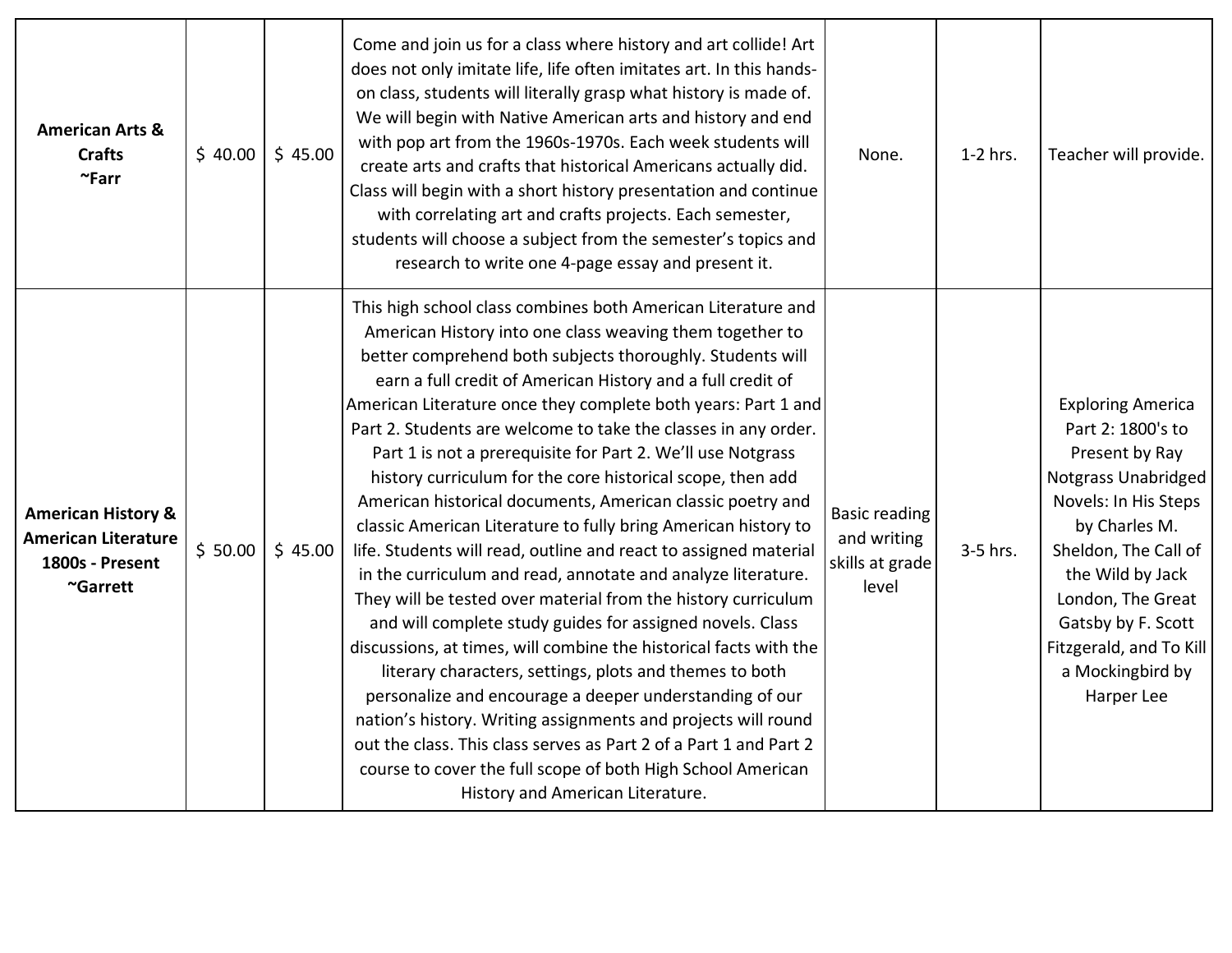| ASL <sub>1</sub><br>$~\tilde{}$ Tutt | \$15.00 | \$45.00 | The student will learn the basic American Sign Language in<br>sentence structures: nouns, pronouns, verbs, etc; dialogue,<br>classifiers and facial expressions. We will learn more about the<br>deaf culture and history of ASL and deaf. | Passion to<br>learn a new<br>language. | 1-2 hrs. | Check with me<br>before buying the<br>book since I may<br>have some for rent.<br>Signing Naturally 1-6:<br>Student DVD and<br>Workbook. Author<br>Cheri Smith, Ella Mae,<br>and Ken Mikos. 2<br>DVD's totaling 7+<br>hours. ISBN: 978-1-<br>58121-210-5.<br>Purchase this book<br>from<br>www.dawnsignpress.<br>com/This book is<br>perfect for 2 year<br>class. A computer or<br>laptop with DVD<br>reader with internet<br>access at home. |
|--------------------------------------|---------|---------|--------------------------------------------------------------------------------------------------------------------------------------------------------------------------------------------------------------------------------------------|----------------------------------------|----------|----------------------------------------------------------------------------------------------------------------------------------------------------------------------------------------------------------------------------------------------------------------------------------------------------------------------------------------------------------------------------------------------------------------------------------------------|
|--------------------------------------|---------|---------|--------------------------------------------------------------------------------------------------------------------------------------------------------------------------------------------------------------------------------------------|----------------------------------------|----------|----------------------------------------------------------------------------------------------------------------------------------------------------------------------------------------------------------------------------------------------------------------------------------------------------------------------------------------------------------------------------------------------------------------------------------------------|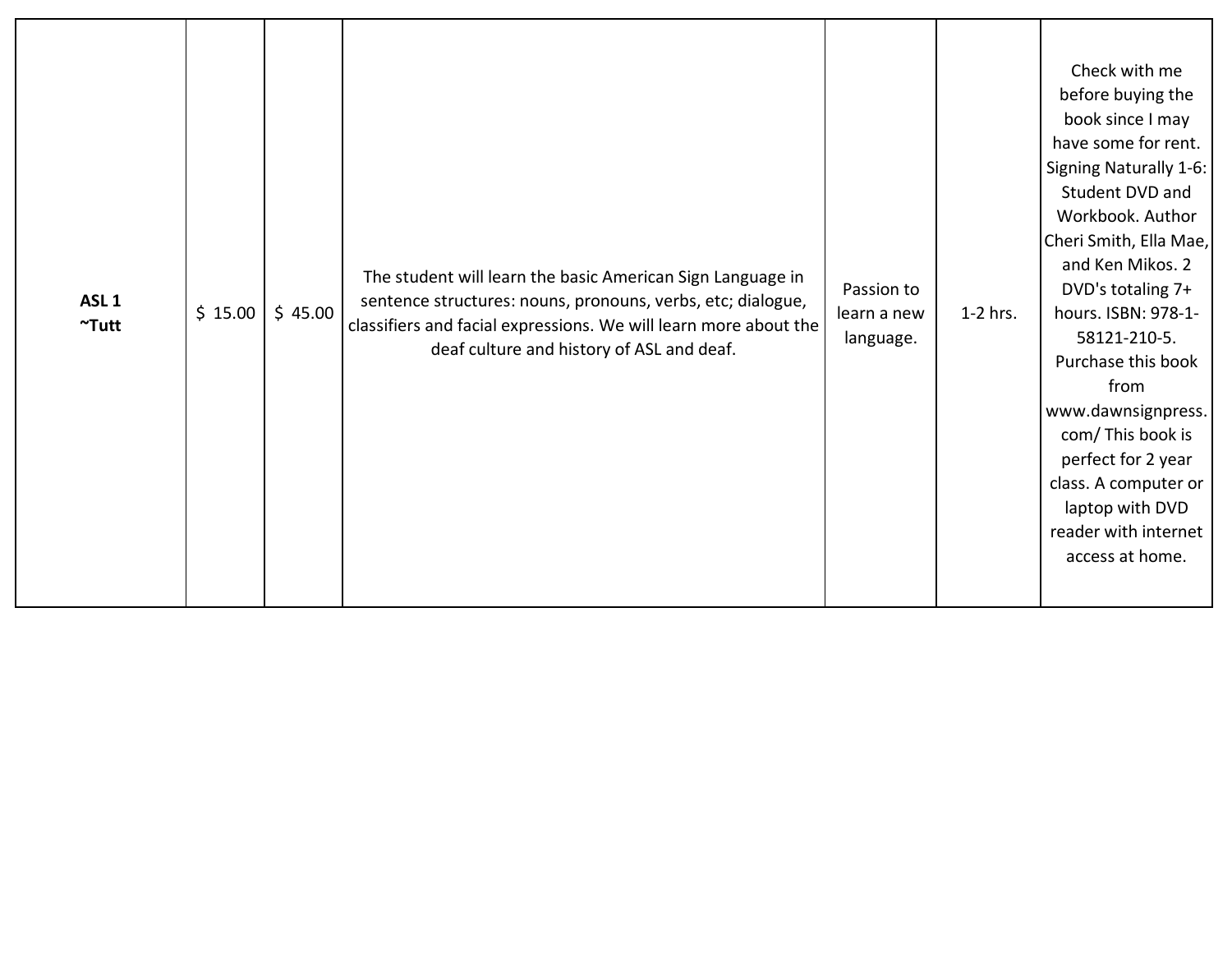| ASL <sub>2</sub><br>$~\tilde{}$ Tutt | \$15.00 | \$45.00 | The student will learn the basic American Sign Language in<br>sentence structures: nouns, pronouns, verbs, etc: dialogue,<br>classifiers and facial expressions. We will learn more about the<br>deaf culture and history of ASL and deaf.                                                                                                                                                                                                                                                                                                                                                                       | Passed ASL 1.<br>Passion to<br>learn a more<br>ASL language.       | 1-2 hrs.   | If the student took<br>ASL 1 then they<br>should already have<br>this book and do not<br>need to purchase<br>another book. Check<br>with me before<br>buying the workbook<br>since I may have<br>some for rent.<br>Signing Naturally 1-6;<br>Student DVD and<br>Workbook. Author<br>Cheri Smith, Ella Mae<br>and Ken Mikos. 2<br>dvd's |
|--------------------------------------|---------|---------|------------------------------------------------------------------------------------------------------------------------------------------------------------------------------------------------------------------------------------------------------------------------------------------------------------------------------------------------------------------------------------------------------------------------------------------------------------------------------------------------------------------------------------------------------------------------------------------------------------------|--------------------------------------------------------------------|------------|----------------------------------------------------------------------------------------------------------------------------------------------------------------------------------------------------------------------------------------------------------------------------------------------------------------------------------------|
| ASL <sub>3</sub><br>$~\gamma$ Tutt   | \$15.00 | \$45.00 | We will explore and expand the ASL root words which will be a<br>fun time learning the concept of ASL as we go deeper into ASL<br>language. This is a different learning style which will bring lots<br>of picture of signs into the class and study together.                                                                                                                                                                                                                                                                                                                                                   | Complete<br>and pass ASL<br>2, remember<br>lots of ASL 2<br>signs. | $1-2$ hrs. | We will not be using<br>a ASL workbook this<br>time. Must have<br>computer or laptop<br>with internet access<br>at home.                                                                                                                                                                                                               |
| <b>Biology</b><br>~Lopez             | \$50.00 | \$56.25 | Biology is the science of life, and this course will focus on the<br>foundations of life as well as living organisms. Students will<br>discuss the following topics: cells, taxonomy, scientific<br>method, chemistry of biology, genetics, bacteria, viruses,<br>creation vs. evolution, biosphere, photosynthesis,<br>invertebrates, vertebrates, plants, and ecology. Students will<br>perform labs and learn to write clear and effective lab reports.<br>We will focus on understanding scientific inquiry, the scientific<br>method, and analyzing and drawing conclusions. This is a 90-<br>minute class. | None.                                                              | 3-5 hrs.   | Shepherd Biology,<br>3rd edition; lab<br>materials provided by<br>teacher                                                                                                                                                                                                                                                              |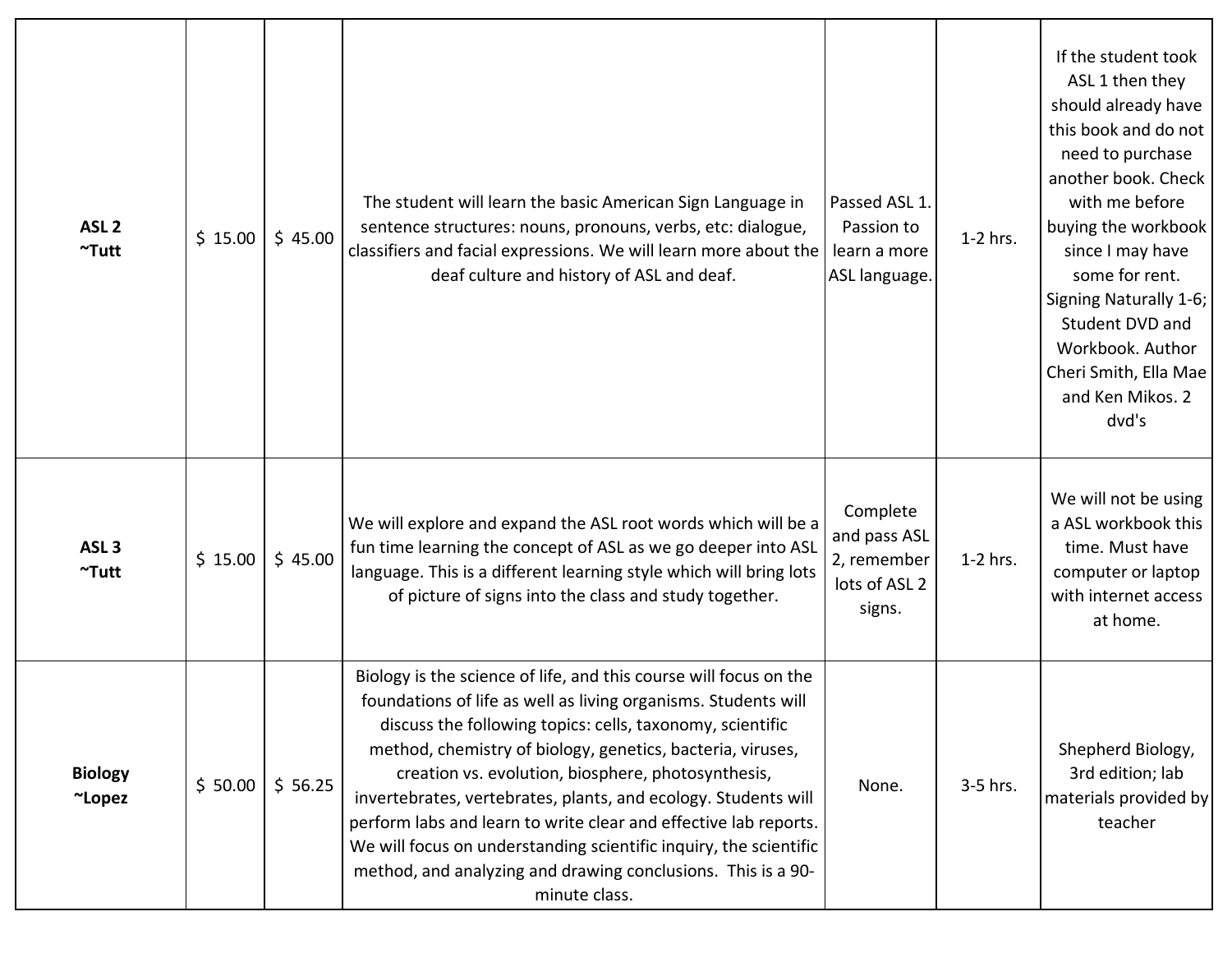| Chemistry<br>~Lopez                    | \$75.00 | \$56.25 | Give your student a firm understanding of the basics of<br>chemistry. We will cover measurement & units, atoms &<br>molecules, atomic structure, molecular structure, polyatomic<br>ions and molecular geometry, stoichiometry, acid-base<br>chemistry, thermodynamics, kinetics, chemical equilibrium,<br>and more. We will perform some labs in class, and some labs<br>will be completed individually. Students will also write lab<br>reports. This is a 90-minute class.                                                                                                                                                                                                                 | Successful<br>completion of<br>Algebra 1.                                                       | 4-6 hrs. | Discovering Design<br>with Chemistry by Jay<br>Wile, ISBN: 978-<br>0996278461 spiral for<br>note-taking scientific<br>calculator<br>recommended some<br>household materials<br>will be used for labs |
|----------------------------------------|---------|---------|-----------------------------------------------------------------------------------------------------------------------------------------------------------------------------------------------------------------------------------------------------------------------------------------------------------------------------------------------------------------------------------------------------------------------------------------------------------------------------------------------------------------------------------------------------------------------------------------------------------------------------------------------------------------------------------------------|-------------------------------------------------------------------------------------------------|----------|------------------------------------------------------------------------------------------------------------------------------------------------------------------------------------------------------|
| <b>Computer Science 1</b><br>~J. Brock | \$30.00 | \$45.00 | Stduents will learn the foundations of computer science and<br>basic programming, with an emphasis on developing logical<br>thinking and problem solving skills. We will use an online<br>curriculum platform that brings the learning and doing<br>together in one place. Everything is browser based, so there is<br>no software to install. By the end of this course, students will<br>have learned material equivalent to a semester college<br>introductory course in Computer Science and be able to<br>program in JavaScript. While prior programming experience is<br>not required, it is encouraged that the student have<br>experience with block-based programming, like Scratch. | <b>Basic</b><br>computer<br>skills, Ability<br>to follow<br>directions<br>and meet<br>deadlines | 4 hrs.   | Laptop                                                                                                                                                                                               |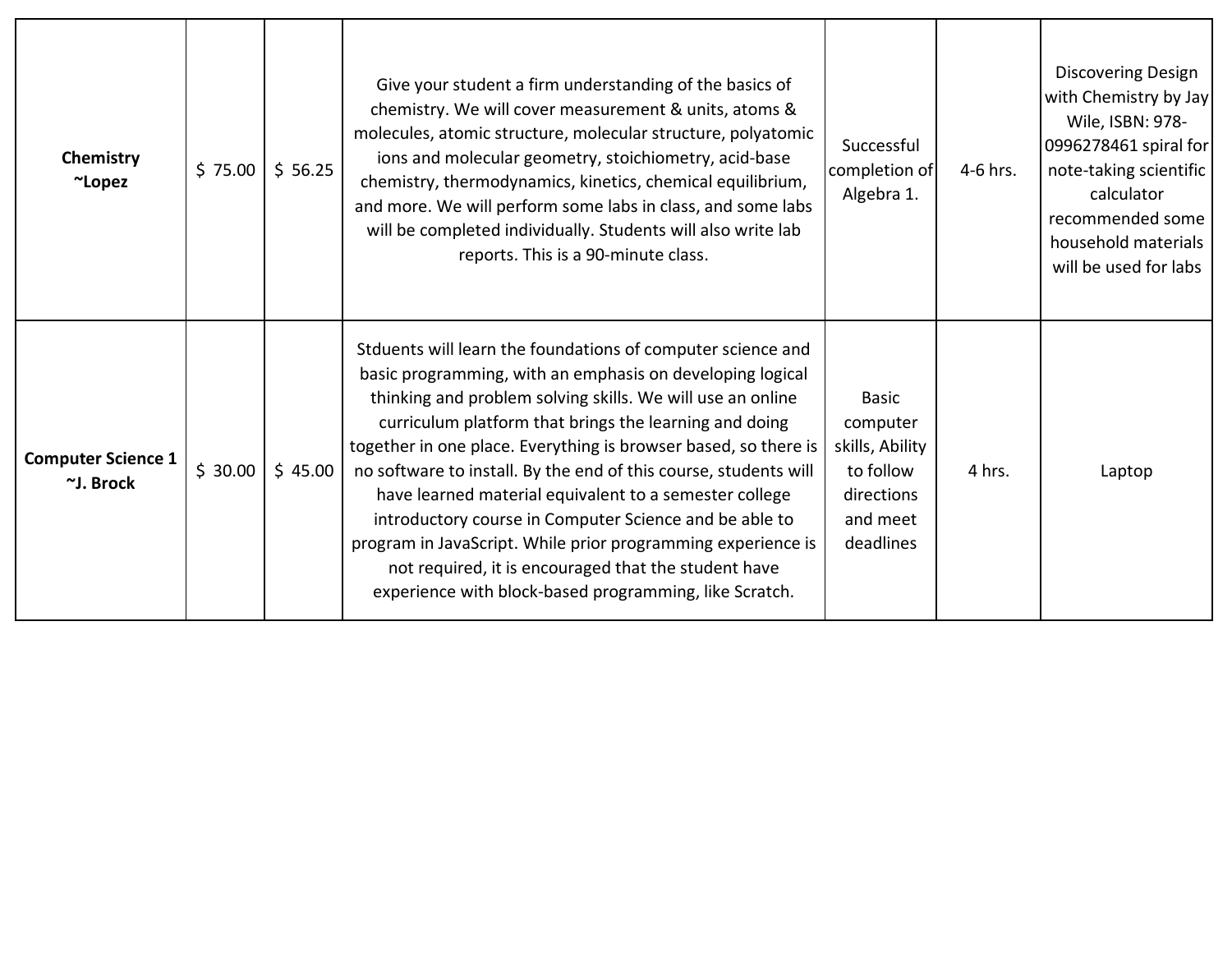| <b>Creative Writing via</b><br><b>Short Stories</b><br>~Garrett | \$50.00 | \$45.00 | This high school creative writing and literature course<br>examines 30+ classic short stories to teach students effective<br>creative writing skills and story crafting. The stories are divided<br>into sections with each section of 2-4 short stories illuminating<br>an essential aspect of well-crafted stories: theme, setting,<br>characterization, tone, point of view, plot twists, dialogue,<br>mood, and style. By reading, discussing, annotating, and<br>analyzing these stories, students will learn first-hand from well-<br>known authors (Mark Twain, Rudyard Kipling, Jack London, O<br>Henry, Nathanial Hawthorne, Edgar Allan Poe, G.K. Chesterton,<br>etc.) to further develop their own creative writing skills. They<br>will complete writing exercises based on these stories weekly<br>and will craft their own creative writing projects and short<br>stories throughout the year. | <b>Basic reading</b><br>and writing at<br>grade level. | 2-4 hrs. | Words Aptly Spoken:<br><b>Short Stories</b><br><b>Publisher: Classical</b><br><b>Conversations ISBN:</b><br>978-0990472032 |
|-----------------------------------------------------------------|---------|---------|--------------------------------------------------------------------------------------------------------------------------------------------------------------------------------------------------------------------------------------------------------------------------------------------------------------------------------------------------------------------------------------------------------------------------------------------------------------------------------------------------------------------------------------------------------------------------------------------------------------------------------------------------------------------------------------------------------------------------------------------------------------------------------------------------------------------------------------------------------------------------------------------------------------|--------------------------------------------------------|----------|----------------------------------------------------------------------------------------------------------------------------|
| <b>Economics - Spring</b><br><b>Semester</b><br>~Swaringen      | \$20.00 | \$45.00 | This 1-semester course teaches economic terms & issues<br>impacting the US and its citizens. Micro- & macro-economics<br>will be introduced. Text is written from a faith perspective &<br>trust in His Word: biblical teachings to provide an overview of<br>our economic history with a clear explanation of terms,<br>concepts & issues confronting us today. We can look at it in a<br>personal way, seeing the importance of the free market<br>system allowing us to participate with knowledge and faith.<br>Additionally, we will cover a unit on Me-conomics looking at<br>personal finance and how what we've learned affects our<br>everyday life as well as examining what the Bible has to say<br>about money.                                                                                                                                                                                  | None.                                                  | 3-4 hrs. | <b>Notgrass Exploring</b><br>Economics                                                                                     |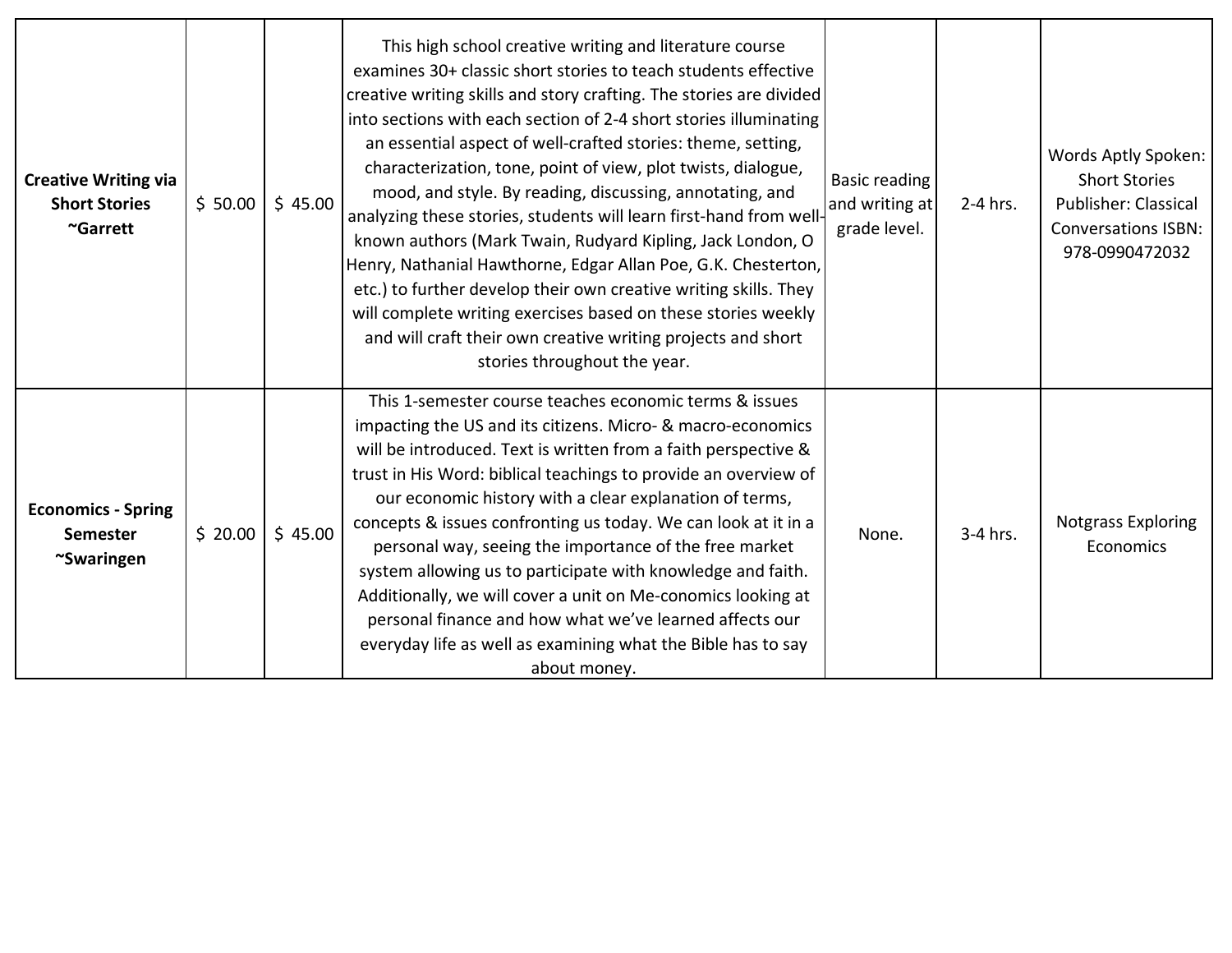| <b>FW1 - The Essay</b><br>~Garrett                           | \$60.00 | \$45.00 | Students will systematically build confidence in Formal<br>Academic Writing through teaching, writing, editing, revising,<br>and practice! First, they will learn formal writing basics, then<br>they will apply these basics to assignments and paragraph<br>formation during the first semester, and they will transition<br>into writing various types of 5- paragraph essays during the<br>second semester. I will emphasize writing strategies and<br>techniques as students develop strong, essential writing skills.<br>In addition, I will teach vocabulary to strengthen each<br>student's writing abilities. Using and following the basic flow of<br>Jensen's Format Writing: How to Write Easily and Well,<br>students will build confidence as they master each writing skill<br>before moving on to the next.                                                                                                    | <b>Basic reading</b><br>& writing at<br>grade level.                                                                           | 2-4 hrs. | A Writer's Guide to<br><b>Transitional Words</b><br>and Expressions By<br>Victor C. Pellegrino-<br>ISBN: 978-<br>0945045021 Any<br>version of this small<br>paperback book is<br>acceptable |
|--------------------------------------------------------------|---------|---------|--------------------------------------------------------------------------------------------------------------------------------------------------------------------------------------------------------------------------------------------------------------------------------------------------------------------------------------------------------------------------------------------------------------------------------------------------------------------------------------------------------------------------------------------------------------------------------------------------------------------------------------------------------------------------------------------------------------------------------------------------------------------------------------------------------------------------------------------------------------------------------------------------------------------------------|--------------------------------------------------------------------------------------------------------------------------------|----------|---------------------------------------------------------------------------------------------------------------------------------------------------------------------------------------------|
| <b>FW2 - Research</b><br><b>Writing - ONLINE</b><br>~Garrett | \$60.00 | \$45.00 | Building on the foundational writing skills taught in Formal<br>Writing 1: The Essay, students will tackle and perfect the<br>research paper. They will learn essential life skills including<br>how to research using online databases, how to paraphrase<br>and organize large amounts of information, and how to cite<br>sources using MLA format. Throughout the year, students will<br>write three research papers: informative, argumentative, and<br>literary analysis. They will study logic, fallacies and sound<br>argumentation in preparation for the argumentative research<br>paper and literary analysis and annotation skills in preparation<br>for the literary analysis paper. Prerequisite: Formal Writing 1 -<br>The Essay or teacher permission with a writing sample and<br>competence in all formal writing basics and essay writing. I will<br>provide a Class Notebook with all curriculum resources. | FW1 - Essay<br>Writing,<br>competent<br>with all<br>formal/acade<br>mic writing<br>basics and 5-<br>paragraph<br>essay writing | 2-4 hrs. | A Writer's Guide to<br><b>Transitional Words</b><br>and Expressions by<br>Victor C. Pellegrino                                                                                              |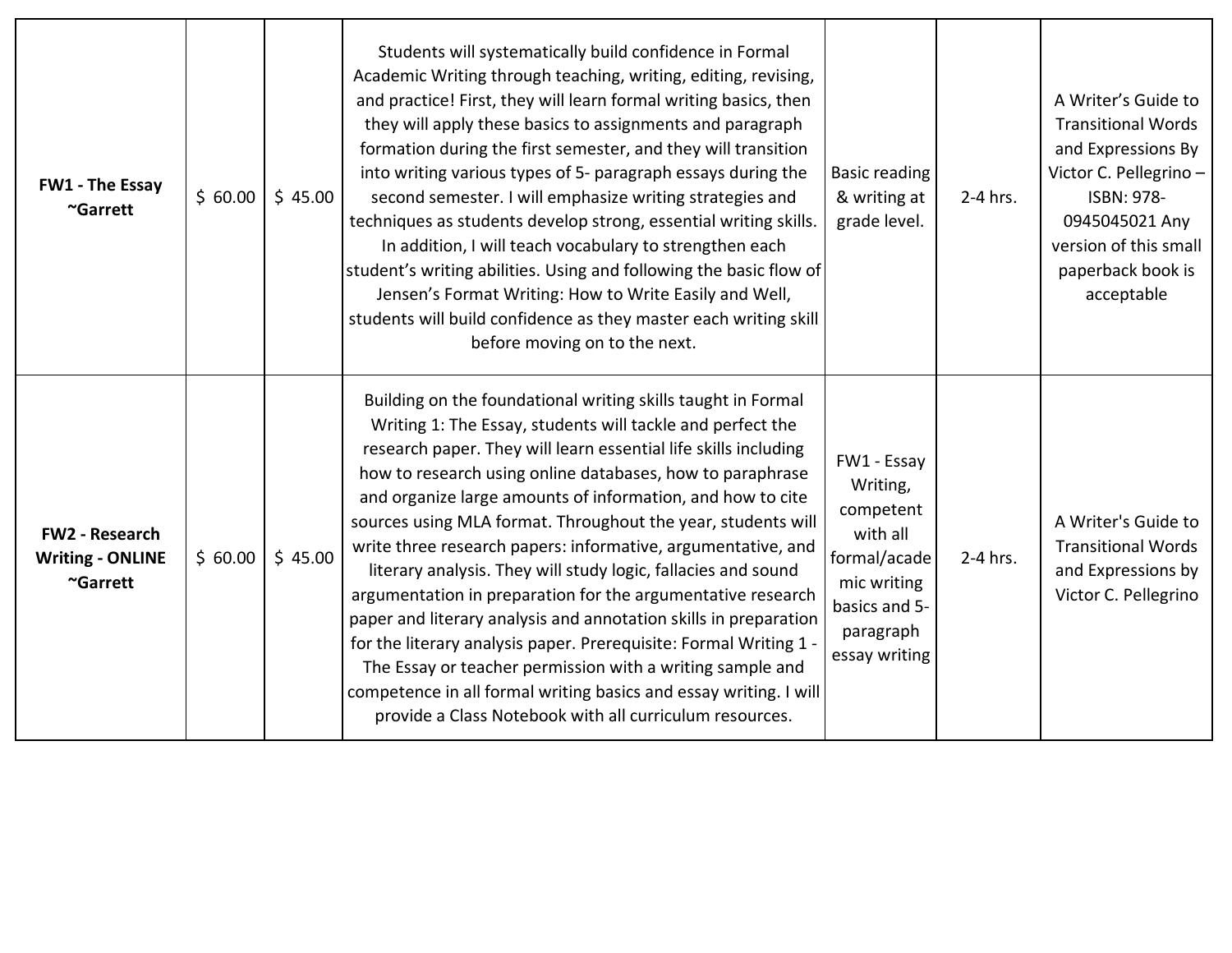| Geometry<br>~Lopez                                        | \$40.00 | \$45.00 | This year students will explore the fundamentals of geometry<br>through a study of deductive reasoning, postulates and<br>theorems, lines, angles, congruence and similarity, circles,<br>quadrilaterals, polygons, transformations, and real-world<br>application problems. Students will become proficient in the<br>spatial skills needed for pre-calculus and college entrance<br>exams.                                                                                                                                                                                                                                                                                 | Successful<br>completion of<br>Algebra 1. | 4-6 hrs. | Geometry: Seeing,<br>Doing,<br>Understanding, Third<br><b>Edition by Harold</b><br>Jacobs ISBN<br>0716743612<br>protractor compass<br>graph paper scientific<br>calculator<br>recommended |
|-----------------------------------------------------------|---------|---------|------------------------------------------------------------------------------------------------------------------------------------------------------------------------------------------------------------------------------------------------------------------------------------------------------------------------------------------------------------------------------------------------------------------------------------------------------------------------------------------------------------------------------------------------------------------------------------------------------------------------------------------------------------------------------|-------------------------------------------|----------|-------------------------------------------------------------------------------------------------------------------------------------------------------------------------------------------|
| <b>Government - Fall</b><br><b>Semester</b><br>~Swaringen | \$20.00 | \$45.00 | This 1-semester course covers federal, state and local<br>government and contemporary issues. Emphasis is placed on a<br>Biblical basis for govt. and the U.S. Constitution to educate,<br>inspire and even warn you concerning the governments of the<br>United States, states and local communities. Understanding<br>the background, basis and operation of our government at<br>every level better equips us to be prayerful, thoughtful and<br>involved in the world around us. Additionally, we will include a<br>fun project choosing two famous court cases to examine the<br>judicial system for ourselves and examine leadership principles<br>found in the Bible. | None.                                     | 3-4 hrs. | Notgrass Exploring<br>Government                                                                                                                                                          |
| <b>High School Art</b><br><b>Studio</b><br>~Waller        | \$35.00 | \$45.00 | Unleash your creativity by doing some really fun projects using<br>all types of materials (clay, paint, watercolor, pencil, and ink,<br>and more)                                                                                                                                                                                                                                                                                                                                                                                                                                                                                                                            | Listen and<br>follow<br>directions.       | 0        | None.                                                                                                                                                                                     |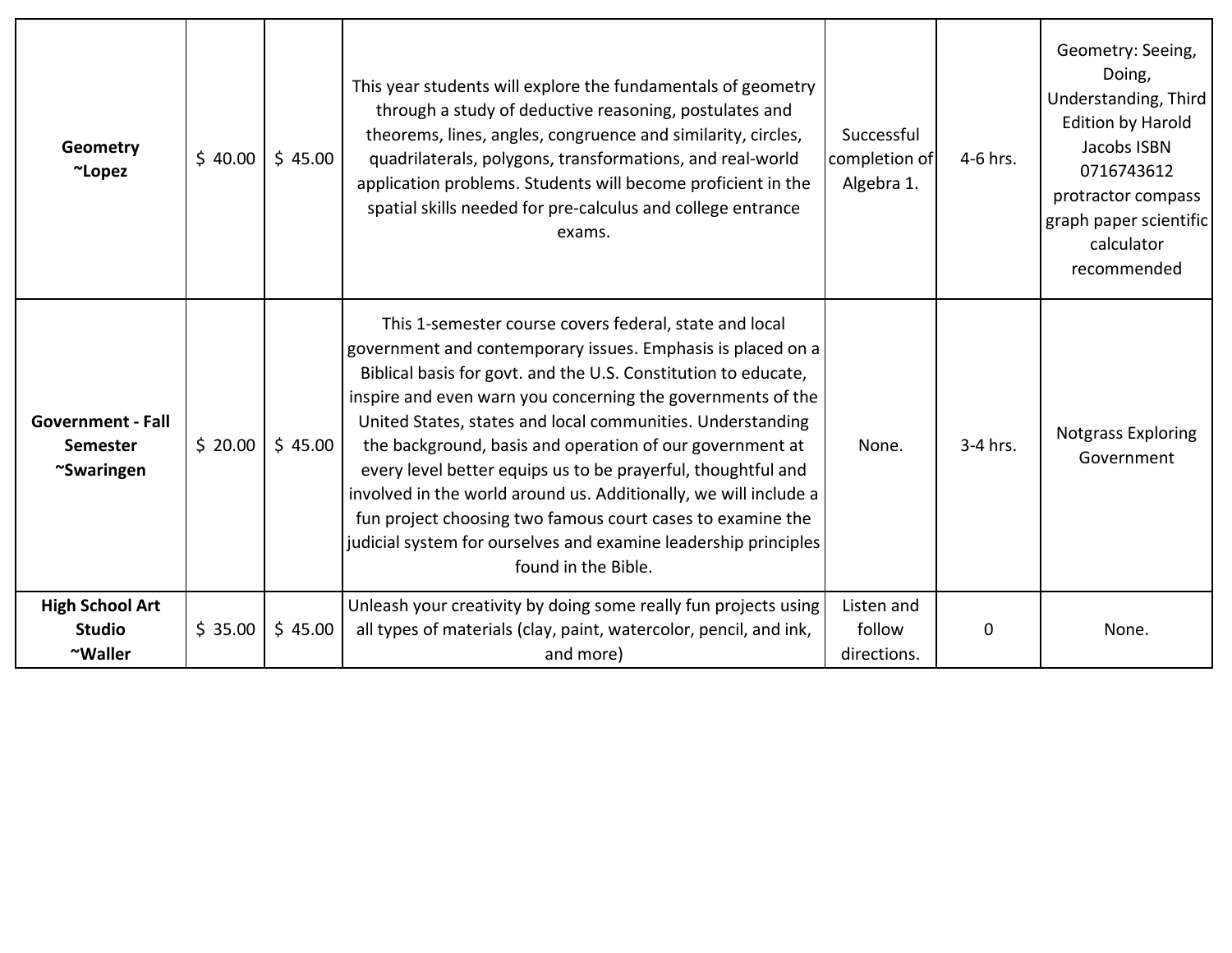| <b>High School English:</b><br><b>Literary Analysis</b><br>~Black | \$50.00 | \$45.00 | This High School Literature class, students learn close reading<br>annotation, literary interpretation, author's purpose in<br>figurative language and literary devices, and how to write a<br>text-based literary analysis to uncover the meaning found in<br>the various texts read. This class is an introduction to literary<br>analysis. It will acquaint students with the skills necessary for<br>critical thinking, depth and complexity mining, analyzing<br>literature, and how the different components of a short story,<br>memoir, poetry and prose work together and relate to life in<br>general. Students master the literary analysis paragraph,<br>Socratic seminar, and other creative responses to the<br>literature read in the class. The required reading for this year is<br>"Fahrenheit 451" by Ray Bradbury. Students choose other<br>books from a list provided by the teacher. The reading options<br>include a variety of genres in the format of novels, short<br>stories, memoirs, poems, and plays. Students read and analyze<br>both assigned and student choice literature. The class requires<br>purchasing three books, and the teacher provides all other<br>short stories, poems, and content. All assignments and<br>content are hosted through the KHHC google classroom. | Middle<br>School<br>Language<br>Arts Classes.<br>Proficient in<br>use of a<br>computer<br>and printer.<br>8th grade<br>reading level.                             | 3-4 hrs.  | <b>KHHC Google</b><br>classroom account,<br>printer "Fahrenheit<br>451" by Ray<br>Bradbury, Notebook,<br>paper, and pen. |
|-------------------------------------------------------------------|---------|---------|-------------------------------------------------------------------------------------------------------------------------------------------------------------------------------------------------------------------------------------------------------------------------------------------------------------------------------------------------------------------------------------------------------------------------------------------------------------------------------------------------------------------------------------------------------------------------------------------------------------------------------------------------------------------------------------------------------------------------------------------------------------------------------------------------------------------------------------------------------------------------------------------------------------------------------------------------------------------------------------------------------------------------------------------------------------------------------------------------------------------------------------------------------------------------------------------------------------------------------------------------------------------------------------------------------------------|-------------------------------------------------------------------------------------------------------------------------------------------------------------------|-----------|--------------------------------------------------------------------------------------------------------------------------|
| <b>High School Spanish</b><br>1 - ONLINE<br>~A. Brock             | \$50.00 | \$45.00 | This course is designed for High School students with no prior<br>knowledge of the Spanish language. During this course the<br>student will develop the ability to understand simple spoken<br>and written Spanish. This class will familiarize the student with<br>proper pronunciation, vocabulary, and basic conversation.<br>Vocabulary building is emphasized in this class. This course will<br>also allow the students develop a better understanding and<br>appreciation of the Latin culture, people and geography thus<br>enabling them to better comprehend the diverse society in<br>which we live.                                                                                                                                                                                                                                                                                                                                                                                                                                                                                                                                                                                                                                                                                                   | <b>Basic</b><br>computer use<br>skills (i.e. use<br>and<br>navigation of<br>websites,<br>creation of a<br>document,<br>scanning and<br>submitting<br>forms, etc.) | $3+$ hrs. | <b>EMC</b> Español 1<br>¡Aventura! ISBN: 978-<br>0-82193-967-3 (a<br>used copy is fine)                                  |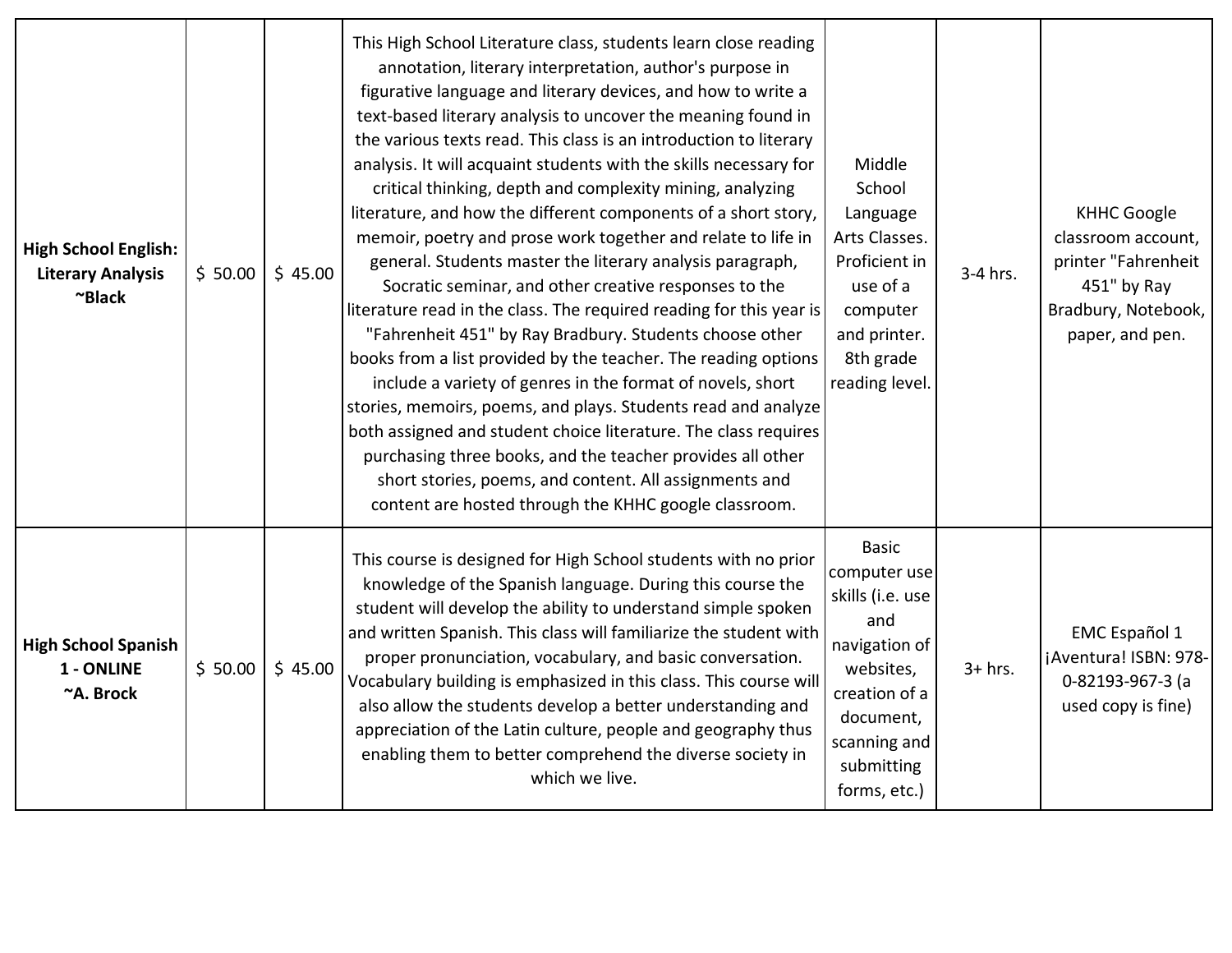| <b>High School Spanish</b><br>2 - ONLINE<br>~A. Brock                                         | \$50.00 | \$56.25 | This course will allow the student to expand his/her ability to<br>communicate in Spanish both orally and in writing about daily<br>life topics. Grammatical structures, vocabulary, as well as<br>conversation and pronunciation abilities will continue to<br>develop throughout this course. This course will also allow the<br>students develop a better understanding and appreciation of<br>the Latin culture, people and geography thus enabling them to<br>better comprehend the diverse society in which we live.                                                                                                                                                                                                                                                                                                                                               | HS Spanish 1<br>or equivalent.<br><b>Basic</b><br>computer use<br>skills (i.e. use<br>and<br>navigation of<br>websites,<br>creation of a<br>document,<br>scanning and<br>submitting<br>forms, etc.) | $3+$ hrs.        | <b>EMC</b> Español 1<br>¡Aventura! ISBN: 978-<br>0-82193-967-3 (a<br>used copy is fine) |
|-----------------------------------------------------------------------------------------------|---------|---------|--------------------------------------------------------------------------------------------------------------------------------------------------------------------------------------------------------------------------------------------------------------------------------------------------------------------------------------------------------------------------------------------------------------------------------------------------------------------------------------------------------------------------------------------------------------------------------------------------------------------------------------------------------------------------------------------------------------------------------------------------------------------------------------------------------------------------------------------------------------------------|-----------------------------------------------------------------------------------------------------------------------------------------------------------------------------------------------------|------------------|-----------------------------------------------------------------------------------------|
| <b>High School Survival</b><br><b>Skills - Spring</b><br><b>Semester</b><br>~ Black/Swaringen | \$30.00 | \$45.00 | Are you teaching your High Schooler adulting survival skills?<br>The transition from fourteen to adult happens in multiple<br>steps, with thousands of learning lessons while leaning into<br>the village along the way. During this 1-semester Fall course,<br>your High Schooler will learn, practice, and critically think<br>through what it takes to be not only a successful student but<br>on their way to being a thriving adult. Topics included are<br>growth mindset, critical thinking, setting up and using an<br>Agenda, time management, developing study habits,<br>managing stress, how to ask for help, basic computer<br>navigation with google classroom, and more. The class is<br>taught by the team teaching duo of Mrs. Swarigen and Mrs.<br>Black. KHHC Google Classroom will be utilized for<br>communication in aiding students' proficiency. | <b>Basic</b><br>computer<br>proficiency.                                                                                                                                                            | 1 <sub>hr.</sub> | A student agenda<br>(digital or paper) by<br>recommendation of<br>the teacher           |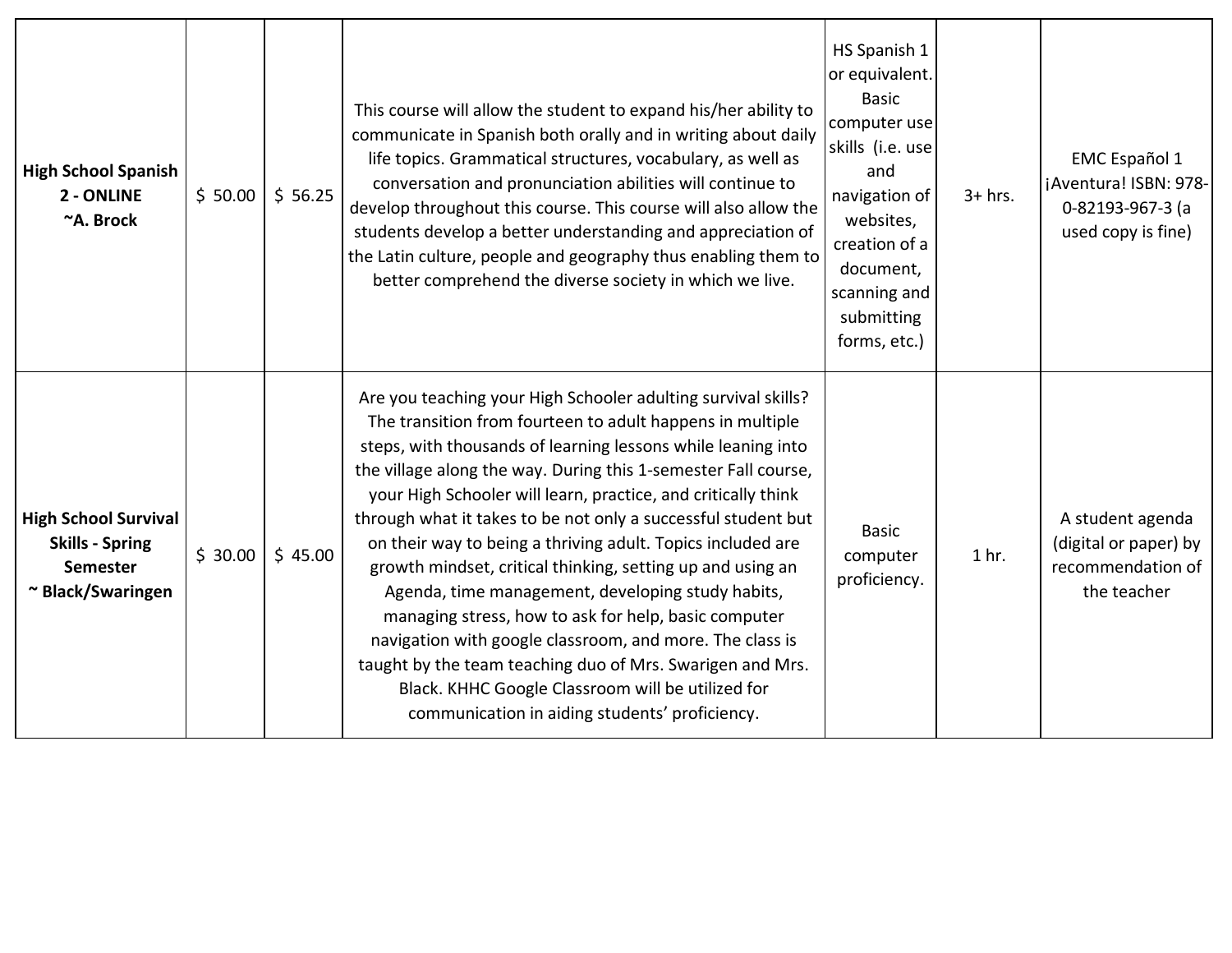| Introduction to<br><b>Debate</b><br>$~\sim$ May | \$45.00 | \$45.00 | This class is the perfect introduction for students who are<br>interested in learning to debate or just to improve their public<br>speaking and/or persuasive speaking skills. Students will build<br>a foundation for effective argumentation and advocacy<br>(claim/warrant/evidence) by learning to identify and evaluate<br>evidence from a variety of sources. Special emphasis will be<br>placed on critical thinking and listening skills as well as<br>argument resolution. Throughout the year students will learn<br>to build and present the affirmative and negative sides in a<br>policy debate.                                                                                                                                                                             | None.                                  | None.            | Instructor will<br>provide materials.                                                                                                        |
|-------------------------------------------------|---------|---------|-------------------------------------------------------------------------------------------------------------------------------------------------------------------------------------------------------------------------------------------------------------------------------------------------------------------------------------------------------------------------------------------------------------------------------------------------------------------------------------------------------------------------------------------------------------------------------------------------------------------------------------------------------------------------------------------------------------------------------------------------------------------------------------------|----------------------------------------|------------------|----------------------------------------------------------------------------------------------------------------------------------------------|
| <b>Marine Biology</b><br>~Lopez                 | \$45.00 | \$60.00 | When God created the Earth, He designed an astonishing<br>ecosystem for His glory and the needs of His creatures. About<br>71 percent of our world is covered by water. Dive in deep and<br>discover the patterns of ocean circulation, plate tectonics and<br>the geology of the seafloor. Study the plants and animals in<br>the marine environment that make this water world so<br>spectacular. Explore the amazing life forms that live on the<br>shorelines or deep in the ocean depths as you realize how<br>incredible the diversity of Creation can be. We will complete<br>both in-class and virtual labs as part of our investigation into<br>God's amazing design. This course is intended for high school<br>students trying to earn an upper-level science elective credit. | Successful<br>completion of<br>biology | 2-4 hrs.         | Apologia Exploring<br><b>Creation with Marine</b><br>Biology (2nd<br>edition), Marine<br><b>Biology Coloring</b><br>Book by Thomas<br>Niesen |
| Photography<br>~Harrigan                        | \$45.00 | \$45.00 | In Photography class students learn to shoot their camera in<br>semi-manual and manual modes. We learn to see more<br>creatively and compose shots the way the student sees the<br>world, and in completely new ways too. We'll explore the<br>exposure triangle, use of light, composition, perspective, color<br>theory, experimental portraits, and draw inspiration from<br>master photographers. Students will have a portfolio by the<br>last quarter of the class that will showcase their creativity &<br>hard work.                                                                                                                                                                                                                                                              | None.                                  | 1 <sub>hr.</sub> | Student needs a DSLR<br>(or a camera that has<br>manual exposure<br>capabilities).                                                           |